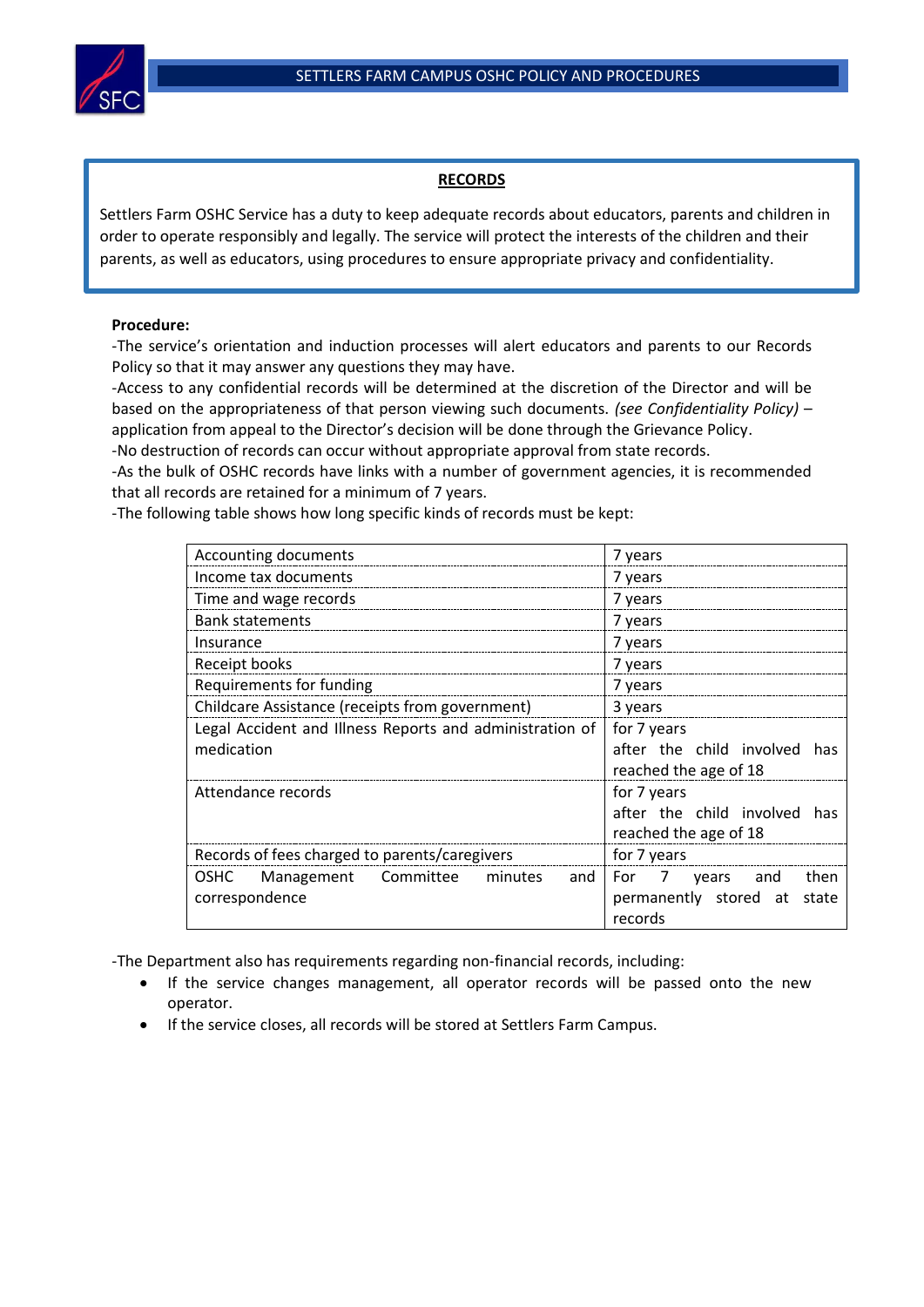

## NATIONAL QUALITY STANDARD

| QUALITY AREA 7: GOVERNANCE AND LEADERSHIP |                                    |                                                                                                                                                               |  |  |  |
|-------------------------------------------|------------------------------------|---------------------------------------------------------------------------------------------------------------------------------------------------------------|--|--|--|
| 7.1                                       | Governance                         | Governance supports the operation of a quality service.                                                                                                       |  |  |  |
| 7.1.1                                     | Service philosophy and<br>purposes | A statement of philosophy guides all aspects of the service's<br>operations.                                                                                  |  |  |  |
| 7.1.2                                     | Management systems                 | Systems are in place to manage risk and enable the effective<br>management and operation of a quality service.                                                |  |  |  |
| 7.1.3                                     | Roles and<br>responsibilities      | Roles and responsibilities are clearly defined and understood and<br>support effective decision making and operation of the service.                          |  |  |  |
| 7.2                                       | Leadership                         | Effective leadership builds and promotes a positive organisational<br>culture and professional learning community.                                            |  |  |  |
| 7.2.1                                     | Continuous<br>improvement          | There is an effective self-assessment and quality improvement<br>process in place.                                                                            |  |  |  |
| 7.2.2                                     | <b>Educational leadership</b>      | The educational leader is supported and leads the development<br>and implementation of the educational program and assessment<br>and planning cycle.          |  |  |  |
| 7.2.3                                     | Development of<br>professionals    | Educators, co-ordinations and staff members" performance is<br>regularly evaluated, and individual plans are in place to support<br>learning and development. |  |  |  |

| EDUCATION AND CARE SERVICES NATIONAL REGULATIONS |                                                                                     |  |  |
|--------------------------------------------------|-------------------------------------------------------------------------------------|--|--|
| 55                                               | Quality improvement plans                                                           |  |  |
| 74                                               | Documenting of child assessments or evaluations for delivery of educational program |  |  |
| 87                                               | Incident, injury, trauma and illness record                                         |  |  |
| 92                                               | <b>Medication record</b>                                                            |  |  |
| 118                                              | <b>Educational leader</b>                                                           |  |  |
| 145                                              | Staff record                                                                        |  |  |
| 146                                              | Nominated Supervisor                                                                |  |  |
| 147                                              | <b>Staff members</b>                                                                |  |  |
| 149                                              | <b>Volunteers and students</b>                                                      |  |  |
| 150                                              | Responsible Person                                                                  |  |  |